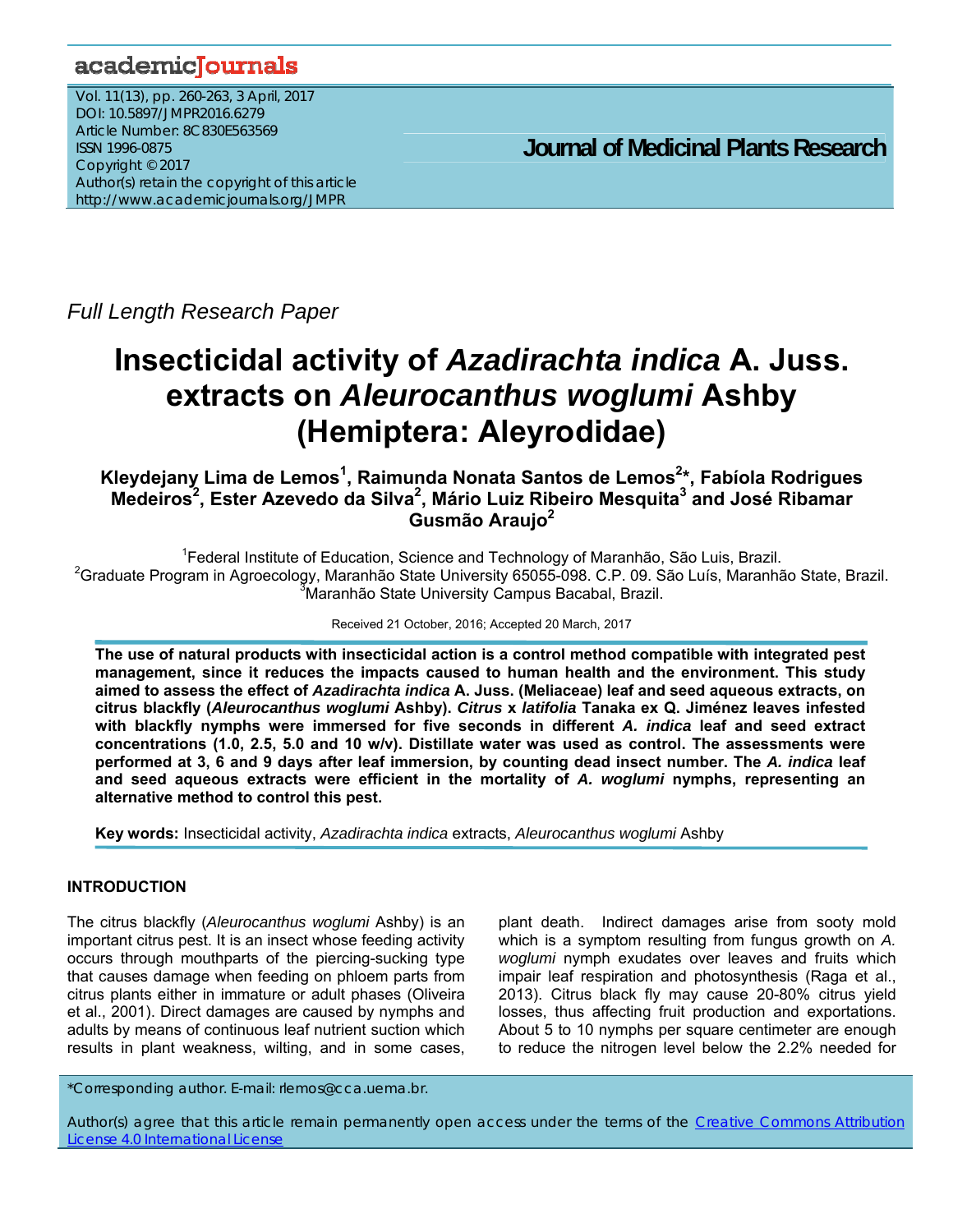orange fruit growth. Research carried out in Mexico showed that more than 90% citrus fruit yield reduction occurs when infestations exceed 5 to 7 nymphs/cm²/leaf. When severe attack occurs in young plants or in plants at seedling stage, may result in plant death (Summy et al., 1983; Nguyen and Hamon, 1993; Oliveira et al., 2001).

Because of its widespread geographical presence in Brazil, citrus black fly is no longer considered a quarantine pest for internal market. Despite the economic and social importance for Brazilian citrus production, research for alternative control methods to control *A. woglumi* is rare.

In order to minimize the problems caused by pesticides, such as environmental pollution, effects on non-target organisms and emergence of resistant organisms, alternatives are being investigated, including the use of bioactive plants by extracts and oils (Lovatto et al., 2012). The ovicidal effect of eucalyptus (*Eucalyptus globulus* Labill.), garlic (*Allium sativum* L.), sesame (*Sesamum indicum* L.), castor bean (*Ricinus communis* L.) and carnation (*Dianthus caryophyllus* L.) oils for the control of *A. woglumi* was studied by Vieira et al. (2013). These authors observed that the concentrations of the tested oils decreased the egg viability. They also noted that commercial eucalyptus and garlic oils reduced the hatch *A. woglumi* nymphs.

*Azadirachta indica* A. Juss.(Meliaceae), popularly known as neem, is the most studied and used plant species due to its high efficacy and very low toxicity to humans (Martinez, 2002). In recent decades, *A. indica* has been extensively studied because it contains terpenoids with powerful insecticidal activity (Schumutterer, 1990). One of the most active terpenoids in neem seeds is azadirachtin, which is used in commercial formulations and its effects include repellency, feeding deterrence, power repellant, growth disruption, interference with metamorphosis, sterility and anatomical abnormalities (Simmonds et al., 1992).

Despite the derivatives from *A. indica* potential on pest management, little is known regarding their action against the citrus black fly. Thus, this study aimed to evaluate the activity of *A. indica* leaf and seed aqueous extracts on the *A. woglumi* nymph mortality, in laboratory conditions.

#### **MATERIALS AND METHODS**

This research was carried out at the Entomology Laboratory of the Agronomic Biotechnology Unity of the Maranhão State University in São Luís, state of Maranhão, northeastern Brazil.

Neem leaf and seeds were collected in the Maranhão State University campus, an *A. indica* plant 10 years age and the exsiccate was deposited in the Rosa Mochel Herbarium at the Maranhão State University. After collection the leaves and seeds were immediately dried in a chamber with forced air circulation at 45 °C for 72 h and subsequently ground in a knife mill to obtain a fine powder for the aqueous extract preparation. The leaf and seed extracts were prepared by adding respectively 1.0, 2.5, 5.0 and 10.0 g of dried powder in 100 mL of distillate water. They were manually stirred until reaching complete homogenization.

Suspensions were kept at rest for 24 h and thereafter they were filtered to eliminate solid particles and sprayed over the *A. woglumi* nymphs.

Due to difficulties in the establishment of citrus black fly colony in the laboratory, we used leaves of Tahiti lime (*Citrus latifolia* T.) infested by *A. woglumi*. The leaves were collected, from an orchard located in the municipality of São Luís (02º54'30" S and 44º12'51" W).

Leaves de *C. latifolia* infested by *A. woglumi* nymphs were collected at random in the middle part of the trees. Abscission was performed by means of a pruning shears, close to the branch insertion. Thirty nymphs the second and third instars were selected at random in each leaf. The excess was removed with the aid of a stylus. Nymphs were identified by means of visual analysis with a stereo microscope. The nymphs of  $2^{nd}$  and  $3^{rd}$  stages are oval, with dark Brown or Black color with thorns all over the body. The third instar differs from the second only by the size of the nymphs, which measure 0.87 mm in length and 0.74 mm in width with more visible thorns.

Two bioassays were performed: (1) direct immersion of the leaves in the neem leaf extracts; (2) direct immersion of the leaves in neem seed extracts. In both experiments the concentrations were: 1.0, 2.5, 5.0 and 10.0% (w / v). Distillated water was used as control treatment. The experiments were conducted in completely randomized design with five treatments and ten replications. The experimental plot consisted of an infested leaf of Tahiti lime and an average of 30 nymphs.

After immersion, the leaves were disposed on outdoor paper towels to remove excess surface moisture. Thereafter, the leaves were transferred to Petri dishes containing filter paper, which were periodically moistened to maintain leaf turgor and to avoid nymphs death by lack of food and dryness. The petiole was involved in cotton moistened with distillated water, which was humidified daily. The plates were covered with plastic film, perforated and incubated in an acclimatized-controlled chamber maintained at temperature (26  $\pm$  1°C, relative humidity of 70  $\pm$  10% and photophase of 12 h).

The insect mortality was evaluated by counting of dry nymphs at 3, 6 and 9 days after the immersion of leaves in the extracts.

Data were subjected to analysis of variance (ANOVA) and the values compared by the Nemenyi nonparametric test at 5% probability. Analyses were performed using SAS System software, version 8.2 (SAS, 2001).

# **RESULTS**

All tested concentrations of *A. indica* leaf and seed aqueous extracts were toxic to *A. woglumi* nymphs at 6 and 9 days after leaf immersion (DAI) (Table 1).

Nymphs treated with the *A. indica* leaf extracts at 3 (DAI), in the concentrations of 5 and 10% (w/v) caused different mortality when compared to control.

In the bioassay with the *A. indica* seed extract (Table 2) at 3 DAI treatments 5 and 10% concentrations caused higher nymph mortality, differing from the other treatments. At 6 and 9 DAI, the concentrations of 2.5, 5.0 and 10.0% caused significant nymph mortality (higher than 98%).

# **DISCUSSION**

The *A. indica* leaf and seed aqueous extracts at 5.0 and 10% (w/v) concentrations caused nymph mortality above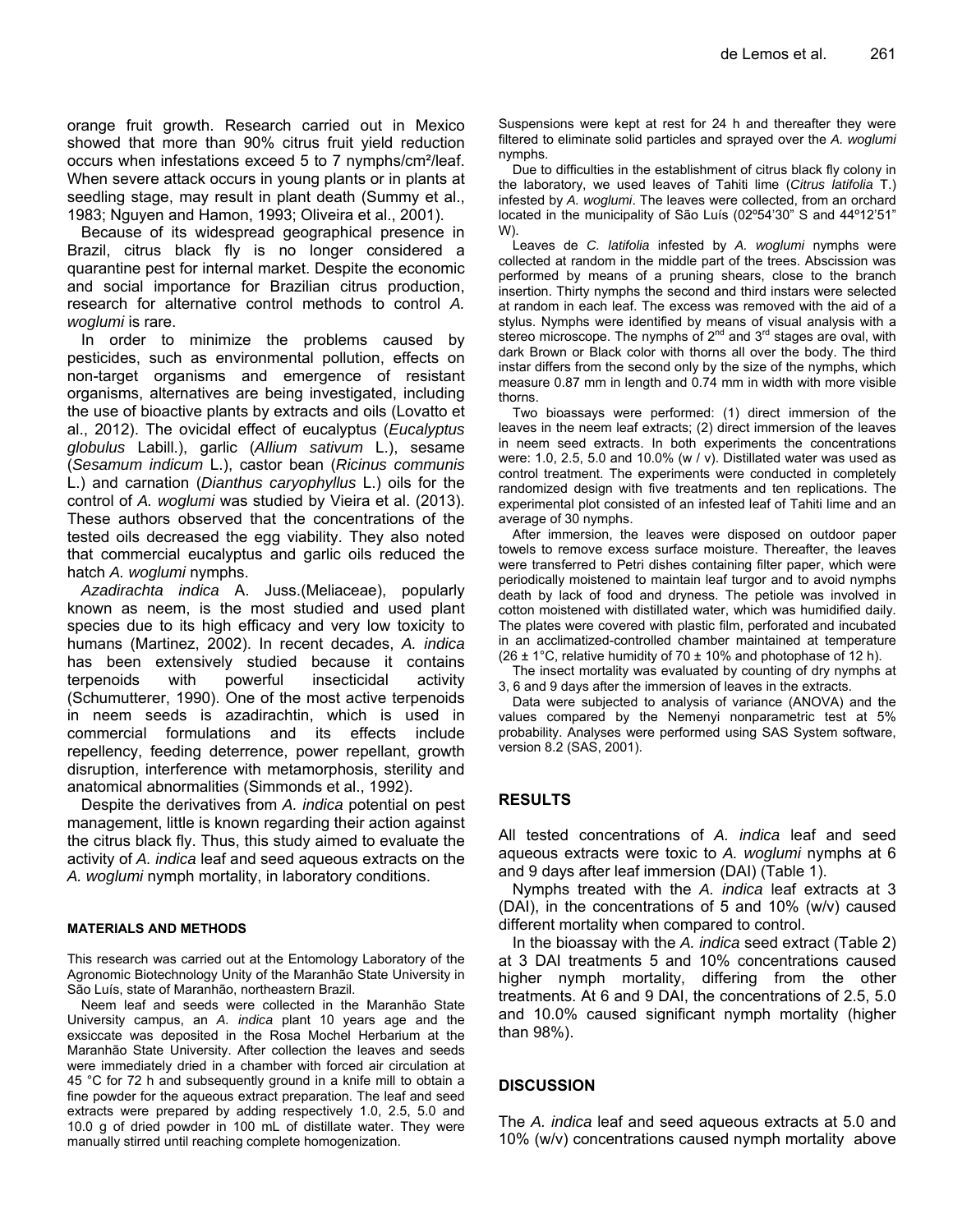| Concentration (%) | Nymph mortality $(\%)$ (EP <sup>1</sup> ) |                           |                   |  |
|-------------------|-------------------------------------------|---------------------------|-------------------|--|
|                   | $3$ DAI $^2$                              | 6 DAI                     | 9 DAI             |  |
| 1.0               | 42.20 (11.55) <sup>ab</sup>               | 82.63 $(8.12)^a$          | 92.98 $(4.92)^a$  |  |
| 2.5               | 46.63 (8.00) <sup>ab</sup>                | 86.97 (6.58) <sup>a</sup> | 97.58 $(1.46)^a$  |  |
| 5.0               | 67.68 (9.87) <sup>a</sup>                 | 85.73 (9.94) <sup>a</sup> | 98.00 $(2.00)^a$  |  |
| 10.0              | 81.20 $(6.35)^a$                          | 100.00 $(0.00)^a$         | 100.00 $(0.00)^a$ |  |
| Control           | 13.87 $(3.66)^b$                          | 38.68 $(3.89)^b$          | 55.62 $(6.46)^b$  |  |
| CV (%)            | 69.14                                     | 37.14                     | 23.05             |  |

**Table 1.** Nymph mortality (%) of *Aleurocanthus woglumi* treated with *Azadirachta indica* leaf extracts (temperature =  $26^{\circ}$ C; relative humidity =  $80\%$ ; fotophase of 12 h).

Means in each column followed by the same letter are not significantly different (*p*< 0.05) using the Nemenyi test.  $1$  EP: standard error;  $2$  DAI: days after immersion.

|                   | Nymph mortality $(\%)$ (EP <sup>1</sup> ) |                    |                           |  |
|-------------------|-------------------------------------------|--------------------|---------------------------|--|
| Concentration (%) | $3$ DAI $^2$                              | 6 DAI              | 9 DAI                     |  |
| 1.0               | 29.48 $(3.77)^{b}$                        | $77.56(5.43)^{ab}$ | 94.74(2.85) <sup>ab</sup> |  |
| 2.5               | 53.04 $(7.17)^{b}$                        | $95.77(2.38)^a$    | $99.12(0.88)^a$           |  |
| 5.0               | 83.06(6.07) <sup>a</sup>                  | $95.00(3.56)^a$    | $98.63(1.37)^a$           |  |
| 10.0              | $86.64(5.63)^a$                           | $99.00(1.00)^a$    | $100.00(0.00)^a$          |  |
| 0.00              | $15.08(3.66)^{b}$                         | 41.68 $(3.89)^b$   | 59.30 $(8.37)^b$          |  |
| CV (%)            | 63.42                                     | 31.06              | 22.08                     |  |

**Table 2.** Nymph mortality (%) of *Aleurocanthus woglumi* treated with *Azadirachta indica* seed extract (temperature = 26°C; relative humidity = 80%; fotoperíodo of 12 h).

Means in each column followed by the same letter are not significantly different (*p*< 0.05)<br>using the Nemenyi test. <sup>1</sup> EP: stand; <sup>2</sup> DAI: days after immersion.

80%, and therefore can be recommended for use in the citrus integrated pest management programs.

Although information about the nymph mortality of *A. woglumi* by *A. indica* extracts are scarce, Silva et al. (2012) assessing the effect of soybean (*Glycine max* (L.) Merr.), corn (*Zea mays* L.), cotton (*Gossypium hirsutum* L.), and sunflower (*Helianthus annuus* L.) commercial oils and *A. indica* root extract on nymphs of black fly, found that higher oil concentrations (0.5, 1.0 and 1.5%) caused 100% nymph mortality.

Research conducted by Bezerra-Silva et al. (2010), to assess the effect of organic extracts of *A. indica*, *Melia azedarach* L., *Toona ciliata* M. Roem. and *Trichilia pallida* Sw. on eggs and nymphs of *Bemisia tabaci* biotype B, found greater nymphicidal activity in treatments with ethanolic extracts of *M. azedarach* branches (97.56%) and *A. indica* branches and leaves (95.45 and 92.94% respectively). Lima et al. (2011) evaluated the effectiveness of ethanolic extracts of *Ipomoea carnea* subsp., *R. communis*, *Mascagnia rigida* Griseb, *Argemone mexicana* L. and neem oil (*A. indica*), for control of *B. tabaci* biotype B and found that the *Ipomoea carnea* subsp. *fistulosa* and neem oil treatments were the most efficient on the nymph control, showing nymph mortality of 72.41 and 67.26%, respectively.

Thus, in both bioassays of this study it was found that the highest nymph mortality occurs with 6 and 9 DAI, corroborating the findings of Martinez (2002) who found that the larger active ingredient peaks derived from the *A. indica* products, which translocate into the plant, take place five days after the treatment.

Bleicher et al. (2007) evaluated the effect of *A. indica* leaf aqueous extracts and an azadirachtin-based formulation on nymphs of *B. tabaci*. The authors confirmed that azadirachtin and *A. indica* leaf aqueous extracts significantly reduced the average number of live nymphs and did not differ from the standard buprofezin insecticide action.

According to Costa et al. (2004), each plant species may have a variation in the content of active ingredients, depending on the plant stage, used plant structure, and the soil and climate conditions under which plants grow. The *A. indica* seeds and leaves contain terpenoids with powerful insecticidal activity. The leaf active terpenoids include nimbin, deacetylnimbin and thionemon (Simmononds et al., 1992). Thus, in both bioassays in this study, it was found that the *A. indica* leaf and seed extracts effect on *A. woglumi* adversely affect insect development, suggesting that the active ingredients are present in different plant structures, although with varying